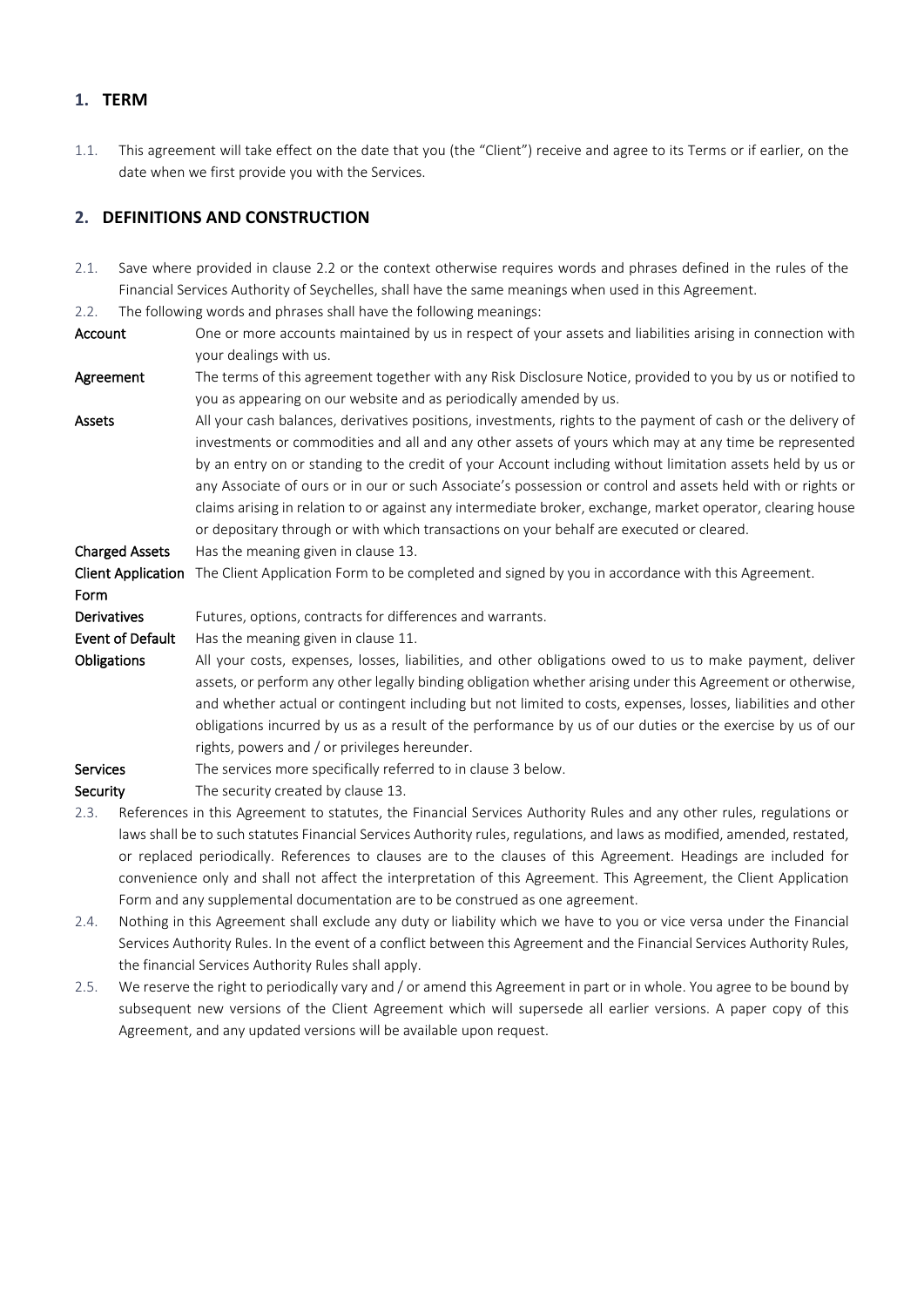## **3. DESCRIPTION OF SERVICES**

- 3.1. We will provide such Services as may be agreed in writing which will consist of execution only broking services as specified in the Client Application Form and / or such other services as may be specifically agreed in writing between us.
- 3.2. The Services will be subject to any limits or restrictions which you may specify in the Client Application Form, to the terms of this Agreement, and any statutory, regulatory, legal or market requirements.
- 3.3. We may provide the Services in relation to:
	- 3.3.1. Futures.
	- 3.3.2. Options.
	- 3.3.3. Contracts For Differences.
	- 3.3.4. Warrants.
	- 3.3.5. Any assets underlying a derivative contract.
	- 3.3.6. Any associated or ancillary business to the above.
	- 3.3.7. Foreign exchange; and
	- 3.3.8. Certain commodities periodically identified by us.
- 3.4. Clause 3.3 is subject to any limits or restrictions you or we may specify in writing. Please list in the Client Application Form any investment, or type of instrument or exchange or geographic area in which you do not wish to trade.
- 3.5. Unless otherwise specified in the Client Application Form the full amount standing to the credit of your Account will be available for investment in Derivatives.
- 3.6. Save as specified in this clause and / or the Client Application Form there are no other restrictions on the type of investments in relation to which we may provide our Services.
- 3.7. We are authorised by you to take any action we consider reasonably necessary or appropriate either to provide the Services (including but not limited to acting as your agent and delegating our authority as your agent to another) or to comply with any applicable laws or regulations as may reasonably be appropriate. You agree to ratify and confirm everything lawfully done in the exercise of such discretion.
- 3.8. Except where expressly agreed in writing we will not be responsible for the provision of any tax, accounting, or legal advice in relation to the Services.
- 3.9. We will treat you as our client and we have no obligation and accept no liability to any other person for whom you may be acting as an agent, intermediary or fiduciary (whether or not the existence or identity of such person has been disclosed to us) and your obligations to us shall not be diminished in any way by reason of your so acting.
- 3.10. We will not be obliged to effect any transaction nor do anything else which we believe would breach any statute, law or regulation.
- 3.11. If your Account comprises more than one account with us, we will have the right without prejudice to any other right we may have to combine all or any such accounts and set off any amount at any time owing from you to us or any Associate on any account against any amount owing by us or any Associate of ours to you for any purpose.
- 3.12. We may, at our discretion, at any time convert any sums of money held in a currency other than the currency of the relevant Obligation into the currency of the Obligation at our current exchange rates (or other reasonable rate) and the proceeds of such conversion will be automatically applied in reduction of the Obligation.
- 3.13. If there is a change in your personal or other relevant circumstances, you must immediately notify us of the change in writing.

# **4. ADVICE**

- 4.1. As a Client, you must advise us of your investment objectives and any relevant restrictions you want to impose when completing the Client Application Form. Any such restrictions shall not be treated as breached solely as a result of subsequent variations in the value or price of any investment(s) or other Asset(s) credited to the Account.
- 4.2. We do not provide any advisory service and any investment decision is taken exclusively by you alone and should you require any advisory services you must rely upon your own financial advisors.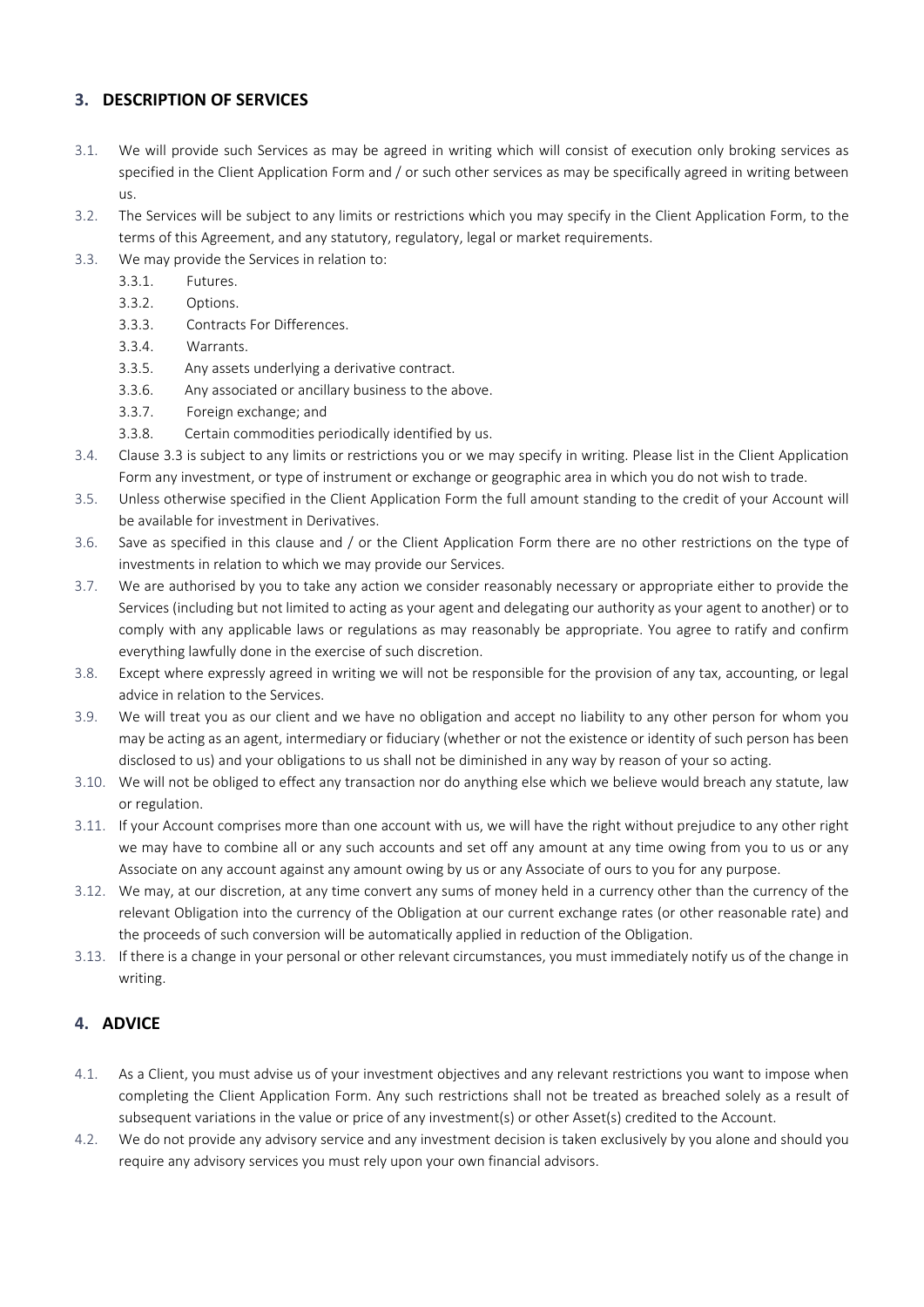## **5. INSTRUCTIONS**

- 5.1. If you wish to authorise anyone else to give instructions on your behalf, you must notify us in writing. This will require sight of the agreement between you and that other entity, and any other due diligence material the firm may reasonably request. Unless and until we are informed in writing that such authority has been withdrawn by either party, any action taken by us in conforming to any instructions given under such authority will be binding on you.
- 5.2. We shall be entitled to act upon any oral or written instructions which we reasonably believe to be from you or from any other person authorised to act on your behalf. Once given instructions may only be withdrawn or amended with our consent.
- 5.3. We may at our absolute discretion refuse to accept or act in accordance with any instructions, without being under any obligation to give any reasons therefor. If we decline an instruction, we will take reasonable steps to notify you promptly of this but subject to this will not be liable for any failure to accept or act on such instructions.

## **6. DEALING INSTRUCTIONS**

- 6.1. You will be dealing with us on an execution-only basis in reliance solely on your own judgement. In this regard you should bear in mind that if we merely explain the terms of an investment or its performance characteristics this does not of itself amount to advice on the merits of a transaction in the investment or on the legal, accounting or tax status or consequences.
- 6.2. You acknowledge that we may at our discretion, decide to require your Instructions to be submitted via our online system. We cannot be expected to act upon instructions until receipt thereof - it is your responsibility to ensure proper receipt of clear and unambiguous instructions.
- 6.3. We may acknowledge your instructions by such means as we consider appropriate whether orally, in writing, by actual performance or otherwise.
- 6.4. You shall promptly (and in any event within any reasonable time limit imposed by us) give any instructions we may reasonably request from you in respect of any transactions or other matters in relation to which we have accepted your instructions to act. If you do not do so, we may in our sole, but reasonable, discretion take any steps at your cost which we consider appropriate for our or for your protection.

# **7. DEALING**

- 7.1. We may execute your dealing instructions upon or in accordance with the rules of any market or exchange and through any clearing house selected by us. We may enter into transactions for or with you which are not on or in accordance with the rules of any exchange for example, off-exchange transactions in foreign currencies, or in other non-readily realisable investments.
- 7.2. Assets and profits arising on closing a position, settlement or liquidation will be credited to your Account and losses will be debited from your Account. Any debit balance arising as a result of any close-out, settlement or liquidation will be payable by you forthwith whether or not demanded by us.
- 7.3. We shall be entitled to carry out all transactions in accordance with the rules, regulations, customs or practices of the relevant market, exchange and / or clearing house and all applicable laws whether imposed on you or us. We may take all such steps as may be required or permitted by such laws, rules, regulations, customs and / or market practice. We will be entitled to take or not take any reasonable action we consider fit in order to ensure compliance with the same and all such actions so taken will be binding upon you.
- 7.4. You agree that any transactions we effect for you will be subject to the rules, regulations, customs and practices of each relevant market, exchange, or clearing house on, through or with which we deal.
- 7.5. In order to give effect to your dealing instructions, we may at our discretion instruct an intermediate broker selected by us (which maybe an Associate of ours). We undertake to use reasonable care and skill in the appointment and supervision of any intermediate broker and to make available to you and take, at your cost and expense, such action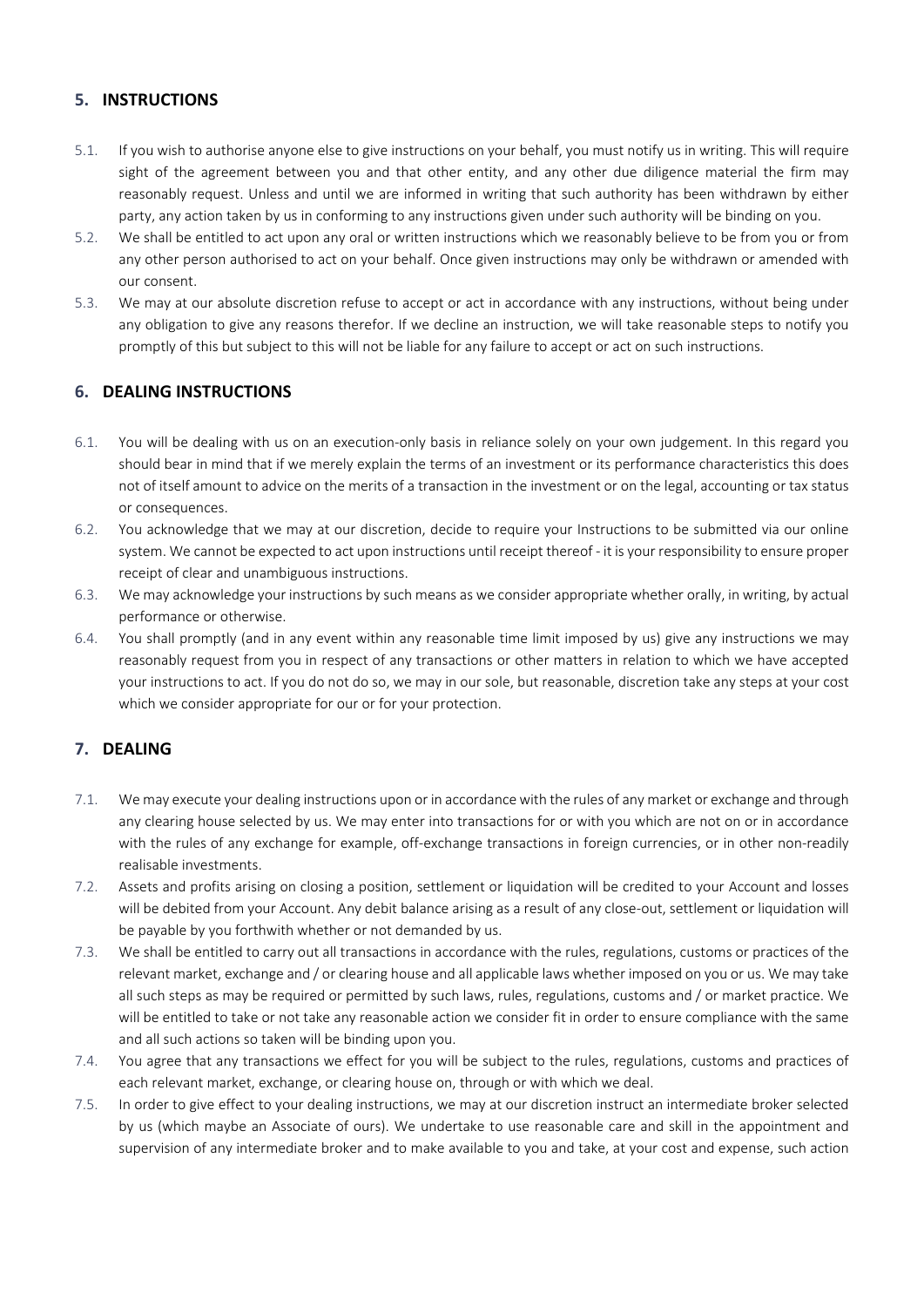on your behalf as you may reasonably request in relation to any rights we have against such intermediate broker. Subject to this we accept no liability for any default of any intermediate broker, nor do we accept any liability in relation to the default of any market, exchange or clearing house.

- 7.6. We may at our discretion aggregate your orders with our own orders or those of other clients of ours or our Associates. We will allocate the proceeds of such orders among the participating accounts in a manner which we believe to be fair and equitable. If the combined order is not executed at the same price, we may average the prices paid or received and debit or credit your Account with the average net price. Details of average price will be furnished on request. Such allocation must take place within five business days of execution. In aggregating your orders in this way, we must reasonably believe this will be to your advantage, for instance to obtain better execution or reduced foreign exchange or other dealing costs by being part of a larger transaction. However, on occasion, aggregation and allocation may result in you obtaining a less favourable price.
- 7.7. Where we are unable or consider it undesirable or inappropriate to execute your order at once or in a single transaction, we may execute it over such period as we deem appropriate, and we may report to you an average price for a series of transactions so executed instead of the actual price of each transaction.
- 7.8. We may undertake a program trade or trades comprising a single transaction or series of transactions on your behalf. In doing so we will always act as principal.
- 7.9. We reserve the right to refuse any trades placed by you that we judge to be clearly outside the prevailing market price such that they may be deemed non-market price transactions, whether due to manifest human error or stale, incorrect or broken price feeds. Where we have opened or closed a trade before becoming aware of the price disparity, we may at our absolute discretion either treat that trade as void or accept that trade at the prevailing market price.
- 7.10. We are a STP only broker and quote the prices provided to us by our counterparties and these prices are at which we are prepared to deal with our clients and such prices may or may not replicate the prices quoted and traded by other companies and / or their customers. As a client of ours you hereby accept that the prices quoted by other companies may not be relied upon by you in respect of your account with us and that we reserve the right to decline any quote or refuse to be bound to any contract, including those arising from any manipulation of the quoting mechanism or our services generally, notwithstanding our undertaking to provide a clear and fair service to you at all times.

#### **8. REPORTING TRANSACTIONS**

- 8.1. We will generate an electronic confirmation in respect of all daily executed transactions to send out via the email on record.
- 8.2. After executing a trade which closes out an open position your confirmation will include a difference account, showing your profit or loss arising from the closing out which will be credited to or debited from your Account and due for immediate settlement.
- 8.3. If we have instructed an intermediate broker on your behalf, the confirmation may be a copy of the confirmation sent to us by the intermediate broker. Confirmations posted, electronically transmitted or otherwise sent to you at your last known address, email address or fax number in our records will be deemed to have been received by you when sent to the relevant address.
- 8.4. Unless otherwise agreed we will send you a monthly statement of every account comprised in your Account which includes or may include uncovered open positions. Performance measurement will not be provided other than by special arrangement. The statement shall include details of the contents and value of your Account and open positions and such other information as may be agreed from time to time by us.
- 8.5. Any confirmation, statement of account, report or certificate issued by us in respect of any transaction or other matter shall be conclusive and binding on you unless objection in writing is received by us within 24 hours of the generation of the report. Occasionally (whether due to human or technical errors), discrepancies may occur in our confirmations, statements of account, reports or certificates. Provided that we advise you of such errors and / or discrepancies as soon as practical you will be bound by the relevant confirmation, statement of account, report or certificate (as so corrected) irrespective of when the relevant error or discrepancy is discovered by us.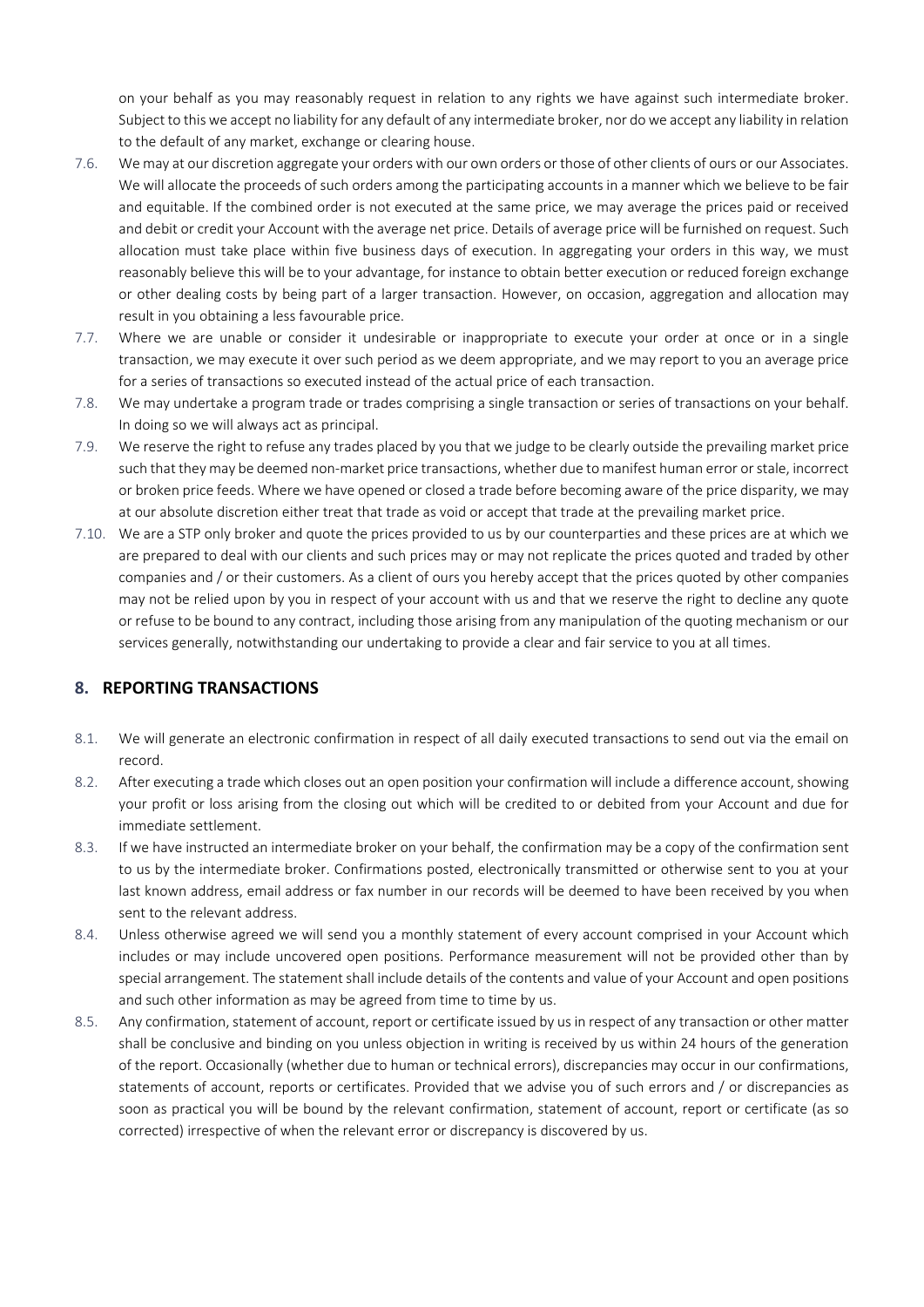## **9. MARGIN**

- 9.1. You will provide to us on demand such sums by way of margin as we may in our discretion require for the purpose of protecting ourselves against loss or risk of loss on present, future or contemplated transactions under this Agreement. Different margin requirements may apply to different accounts and / or investments traded. You may be required by us to supplement such margin at any time if your Account shows a debit balance or an increase in your margin requirement. You will pay or transfer margin within the minimum period
- 9.2. specified by us (which may be within the same Business Day).
- 9.3. Margin in relation to a particular type of transaction will be provided in cash or in the form of such investments or other assets (if any) we may in our absolute discretion agree. Where we agree to accept margin in the form of securities this is subject to the Security and custody arrangements described in clauses 13 and 14.
- 9.4. Unless the terms applying to a particular type of transaction otherwise specify, margin will be valued by us on such basis as we shall in our absolute discretion determine and may reflect, without limitation, our view as to the extent that the relevant assets are fully available to us or such discount to the current market value of any margin as reflects our perception of the market risk of that margin.
- 9.5. While failure to pay margin when required will entitle us to close out some or all of your positions and / or call an Event of Default we are under no obligation to close out any transactions or take any other action in respect of positions opened or acquired on your instructions and in particular, no failure by you to pay margin when demanded will require us to close out any such transaction.
- 9.6. All cash margin and other payments due by you to us pursuant to this Agreement shall be made in freely transferable funds in such currency and to such bank account(s) as we specify. If you are by law required to make any deduction or withholding in respect of taxes or otherwise, then you will be liable to pay such amount to us as will result in our receiving a net amount equal to the full amount which would have been received had no such deduction or withholding been required.
- 9.7. Any sums due to us from you pursuant to this Agreement (plus any applicable VAT) may be deducted without prior notice to you from any Assets and we may have recourse against and sell realise or dispose of the Assets (including any margin collateral and safe custody assets) in order to realise proceeds which may be applied in the discharge of such sums.

## **10. SETTLEMENT**

- 10.1. In relation to your open positions, you will promptly take all actions on or prior to maturity, which are necessary either:
	- 10.1.1. To close out or otherwise liquidate such contracts by giving proper instructions in good time to enable us to carry out those instructions in accordance with their terms and the requirements of the relevant contract and of any relevant market, exchange, clearing house or intermediate broker; or
	- 10.1.2. To enable us to effect due exercise, settlement and / or delivery of such contracts as they fall due in accordance with the requirements of the contract and of any relevant market exchange clearing house or intermediate broker including but not limited to making any appropriate payment or delivering any underlying asset to us in good time for us to complete due settlement and delivery.
- 10.2. You will take all action necessary to enable us to effect performance of transactions as they fall due in accordance with the requirements of the relevant market, exchange, clearing house or intermediate broker.
- 10.3. If you do not give us notice of your intention to exercise an option together with any monies or property or documents required therewith by the time stipulated by us, we may treat the option as abandoned by you and notify you accordingly. We will endeavour to give you reasonable advance notice of the time available for the exercise of such option and / or any arrangements for automatic exercise.
- 10.4. If any payment, instruction, documents, or delivery is not received or is incomplete or incorrect when received we may without notice close out or liquidate the transaction or buy in on the market or make or receive payment or delivery in order to meet our or your performance obligations or take such other action as we in our absolute discretion may consider appropriate.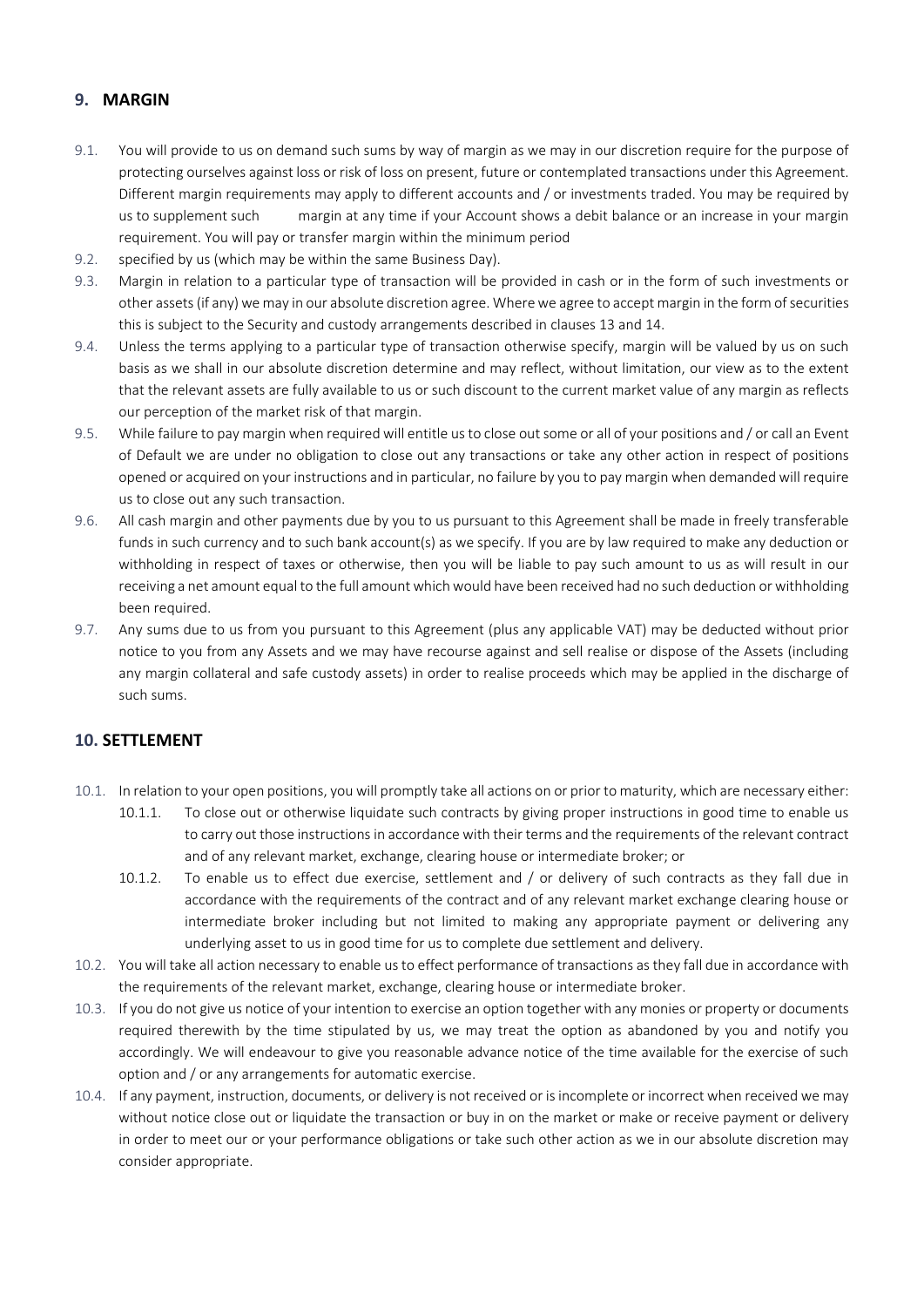- 10.5. Profits arising from the granting, closing out, liquidation, settlement, or exercise of contracts or from similar transactions will be credited to your Account. Losses arising from the granting, closing out, liquidation, settlement, or exercise of contracts or from similar transactions will be debited from your Account. Any debit balance on your Account or arising as a result of the liquidation of your Account will be payable by you forthwith whether or not demanded by us. If accounts within your Account are expressed in different currencies, they shall be translated to sterling at the prevailing rate of exchange.
- 10.6. Any crediting to your Account of cash investments or other Assets is subject to reversal if, in accordance with local laws and practice, the delivery of investments or cash giving rise to the credit is reversed.

## **11. DEFAULT AND REALISATION OF CLIENT'S ASSETS**

- 11.1. The occurrence of any of the following events shall constitute an event of default ('Event of Default'):
	- 11.1.1. You fail to comply fully and immediately with any Obligation to make any payment when due to or required by us (including any Obligation to pay margin); or
		- 11.1.2. You make default in any other Obligation owed to us (including any transaction governed by this Agreement); or
		- 11.1.3. Any declaration, representation or warranty made by you, was or has become or subsequently would if repeated at any time, be incorrect; or
		- 11.1.4. When acting on our absolute discretion determine that there is or has been an adverse change in the creditworthiness of your or any party providing a guarantee and / or indemnity in respect any Obligation; or
		- 11.1.5. You commence a voluntary case or other procedure seeking or proposing liquidation, reorganisation, arrangement or composition, a freeze or moratorium, or other similar relief with respect to yourself or to your debts under any bankruptcy, insolvency, regulatory, supervisory or similar law, or seeking the appointment of a trustee in bankruptcy, receiver, liquidator, administrator or other similar official (each an 'Insolvency Official') of yourself or any part of your undertaking or assets; or take any corporate action to authorise any of the foregoing; and, in the case of a reorganisation arrangement or composition, we do not consent to the proposals; or
		- 11.1.6. An involuntary case or other procedure is commenced against you seeking or proposing reorganisation or an administration order, liquidation, an arrangement or composition, a freeze or moratorium, or other similar relief with respect to you or your debts under any bankruptcy, insolvency, regulatory, supervisory or similar law (including any corporate or other law with potential application to yourself if insolvent) or seeking the appointment of an insolvency official of yourself or any part of your undertaking or assets; or
		- 11.1.7. You die, become incapacitated or of unsound mind, are unable to pay your debts as they fall due (or where you are the trustee of a trust you are unable to pay your debts incurred in that capacity out of the assets of the trust), or you are bankrupt or insolvent as defined under any bankruptcy or insolvency law applicable to you; or any of your indebtedness is not paid on the due date therefore or becomes capable at any time of being declared due and payable under agreements or instruments evidencing such indebtedness before it would otherwise have been due and payable, or proceedings are commenced for any execution, any attachment or garnishment, or any distress against, or an encumbrancer takes possession of, the whole or any part of your property, undertaking or assets; or
		- 11.1.8. At any time, due to market fluctuations or for any other reason, we shall in good faith, but otherwise in our reasonable discretion, consider it necessary for our own, or for your own, protection.
- 11.2. Upon or at any time following an Event of Default we may, on giving notice to you and without prejudice to any other rights hereunder or under any transaction, contract or law, take any and all actions that we consider to be necessary or desirable in the circumstances, including, but not limited to the following:
	- 11.2.1. Treat any or all transactions then outstanding under this Agreement or any other agreement between us as having been repudiated by you and such repudiation as having been accepted by us, whereupon our obligations under such transactions will thereupon be cancelled and terminated.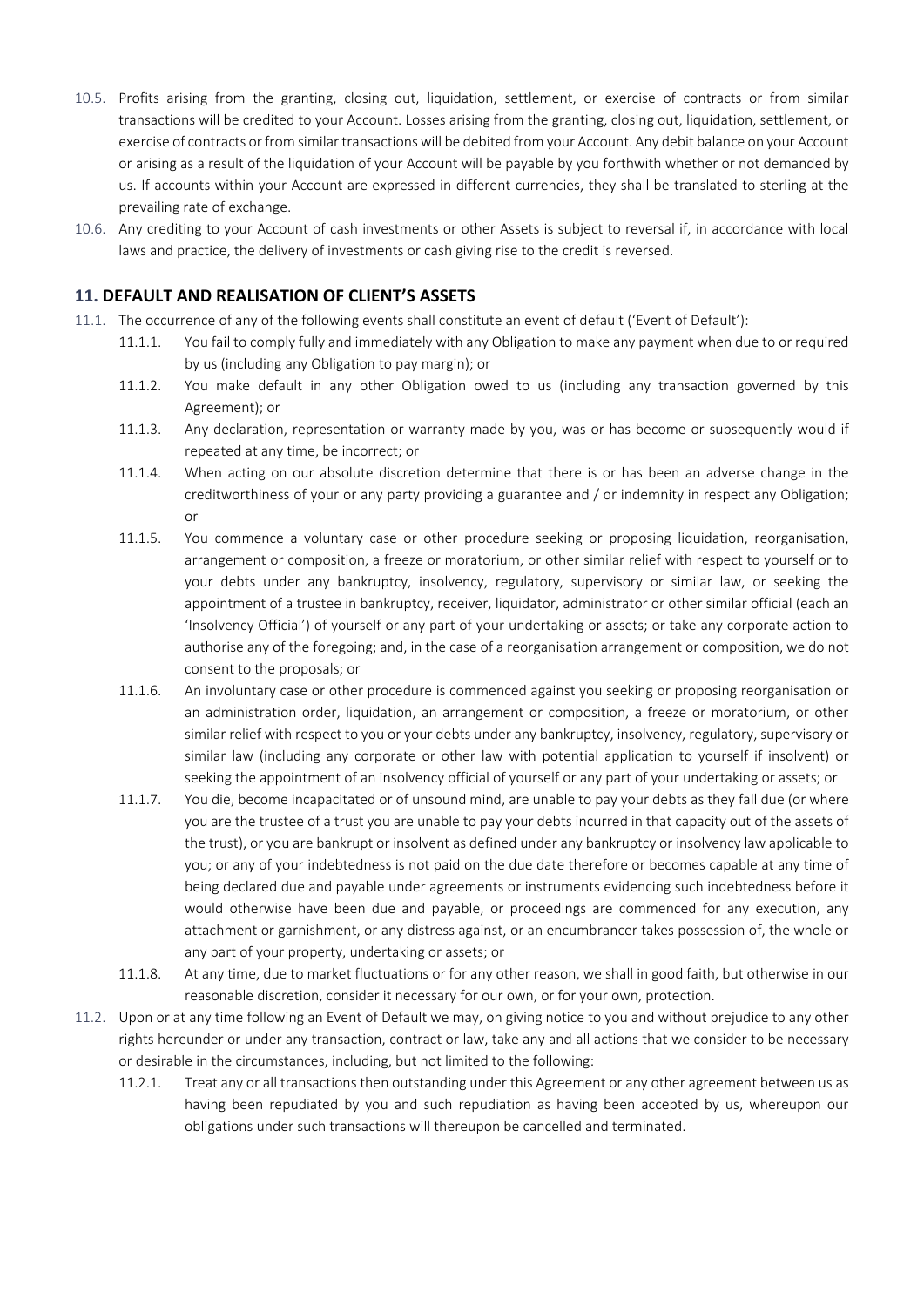- 11.2.2. Liquidate, sell, close out, replace, reverse, hedge or off-set all or any transactions, buy, borrow or lend, or enter into any other transaction or take, or refrain from taking, such other action at such time or times and in such manner as, at our sole discretion, we consider necessary or appropriate to cover, reduce or eliminate our loss under or in respect of any of your transactions or other commitments or Obligations. In liquidating any long or short positions we may, at our sole discretion and without limitation, sell or purchase for the same contract month, prompt date or other relevant contractual maturity, or initiate new long or short positions in order to establish a spread or straddle with a view to protecting existing positions; and / or
- 11.2.3. Sell, charge, deposit, deal with or otherwise dispose of any cash, securities, margin, Charged Assets or Assets upon such terms as we may in our absolute discretion think fit without being responsible for any loss or diminution in price in order to realise funds sufficient to cover your Obligations and apply such proceeds in or towards satisfaction of your Obligations in such order and generally in such manner as we may, in our sole and absolute discretion, determine.
- 11.3. You will at all times remain liable for the payment of any and all outstanding Obligations and if the proceeds realised pursuant to clause are insufficient for the discharge of all such Obligations, you will promptly pay on demand the deficit and all unpaid liabilities together with interest at a rate of 10% per annum above the base rate published by Barclays Bank Plc whether before or after judgment compounded daily.

## **12. CHARGED ASSETS**

- 12.1. Your securities and any other Assets shall, at all times, be held by us subject to a general lien and right of set off against your Obligations whether or not we have provided credit, loans or other financial facilities to you in connection with such assets and irrespective of the number of accounts which you may have with us.
- 12.2. As security for the performance of all your Obligations you hereby charge to us by way of first fixed security interest with full title guarantee and as a continuing security:
	- 12.2.1. All your rights, title and interest in respect of the securities, investments, cash and any other Assets from time to time credited to your Account.
	- 12.2.2. All securities or other investments which, or the certificates or documents of title to which, are for the time being deposited with or held by us or an Associate of ours.
	- 12.2.3. Your rights under this Agreement including, without limitation, all your rights to delivery of cash, securities, or other investments.
	- 12.2.4. All sums of money held by us or any Associate for you, the benefit of all accounts in which any such money may from time to time be held and all your right, title and interest under any trust relating to such money or to such accounts as aforesaid,
	- 12.2.5. All and any property and other rights in respect of or derived from the assets referred to in sub-paragraphs 12.2.1 to 12.2.4 above including, without limitation, any rights against any custodian, banker or other person; (the assets referred to in 12.2.1 to 12.2.5 together the 'Charged Assets').
- 12.3. We shall hold all Charged Assets for the purpose of satisfying all and any of your Obligations under this Agreement and may without prior notice to you free of any interest of yours therein:
	- 12.3.1. Deposit, charge or pledge Charged Assets with or to the order of any exchange, market operator, clearing house, intermediate broker or other third party and on terms that such third party may enforce such deposit, charge or pledge in satisfaction of all or any Obligations, and all or any obligations of ours or of any other Client of ours, to such third party which may include the creation of a security interest over Charged Assets ranking prior to any security interest in Charged Assets from time to time granted by you to us; and
	- 12.3.2. Register, sell, realise, charge, or borrow against the same upon such terms (including as to the consideration received therefore) as we may in our absolute discretion think fit (without being responsible for any loss or diminution in price) and apply the proceeds in or towards satisfying any such Obligations.
- 12.4. Until you have paid or discharged in full all your Obligations, we shall be entitled to retain all your Charged Assets and you may not (without our prior consent) withdraw or substitute any Charged Assets. We may in our absolute discretion make payments or deliveries to you from Charged Assets, or otherwise exercise our rights of set-off, combination and / or consolidation.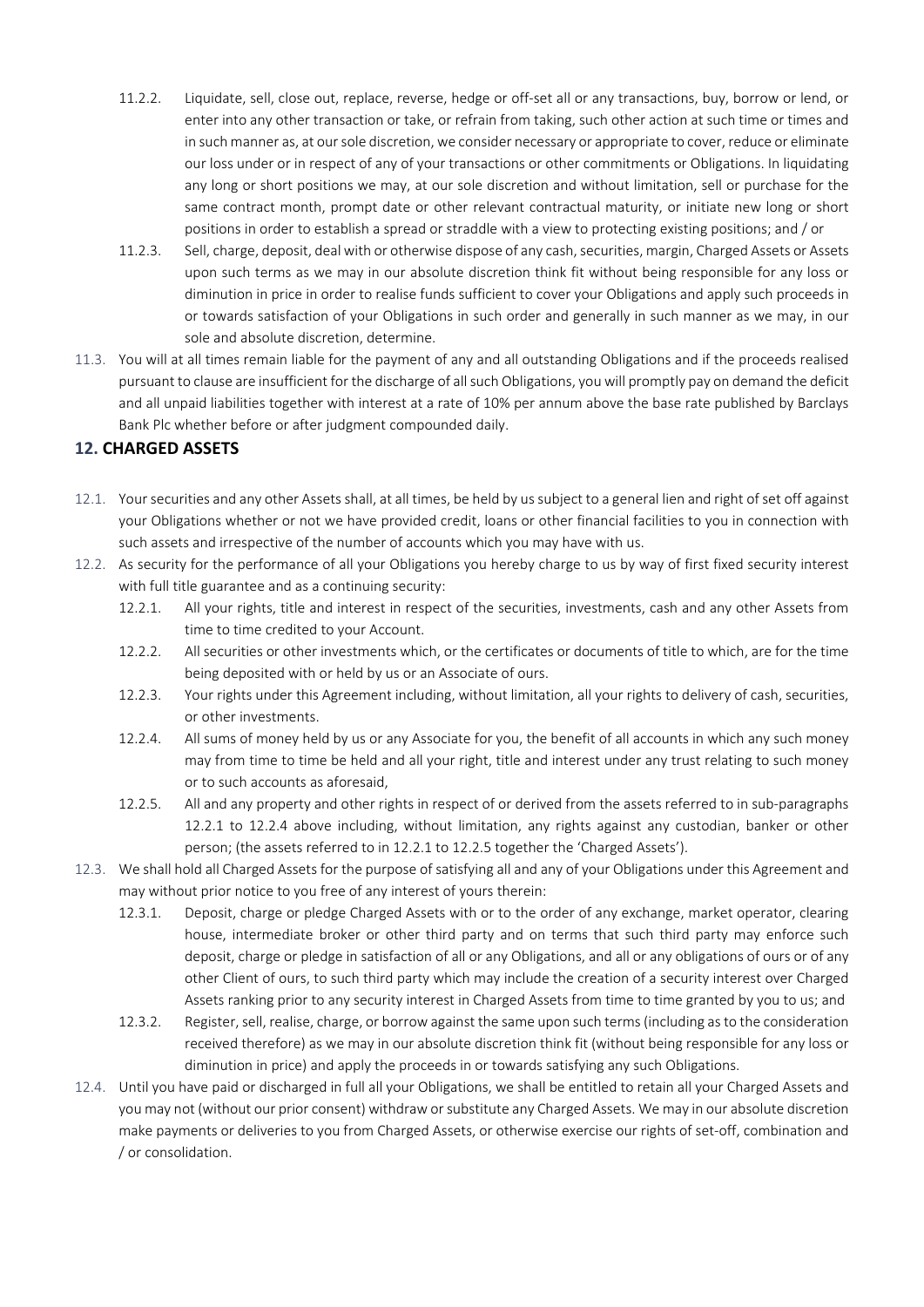- 12.5. No purchaser from, or other person dealing with, us shall be concerned to enquire whether any of the powers exercised or purported to be exercised has arisen or become exercisable, whether the Obligations remain outstanding or as to the propriety or validity of the exercise or purported exercise of any power; and the title of such a purchaser and the position of any such person shall not be impeachable by reference to any of those matters and the protections contained in Sections 104 to 107 of the Law of Property Act 1925 shall apply to any person purchasing from or dealing with us.
- 12.6. A certificate in writing by our officer or agent that any power of sale or other disposal has arisen and is exercisable shall be conclusive evidence of the fact in favour of a purchaser of the whole or any part of the Charged Assets.
- 12.7. You agree you shall (at your cost) from time to time on request execute documents and take such other acts and steps as we may require to perfect or preserve the Security and to create new or further security interests over the same, to facilitate the enforcement of any such security.
- 12.8. You hereby irrevocably appoint by way of security, us, and any person from time to time nominated by us, as your attorney with full power of substitution for you and in your name and on your behalf and as your act and deed to execute documents and take such other acts and steps as may be required to facilitate the enforcement of the Security.
- 12.9. The Security is continuing and will extend to the ultimate balance of all the Obligations, regardless of any intermediate payment or discharge in whole or in part. The Security is additional to any other security, guarantee or indemnity now or subsequently held by us in respect of the Obligations and the Security is not in any way prejudiced by any other such security, guarantee or indemnity and shall remain in full force and effect until discharged by us.
- 12.10. Sections 93 (restriction of right of consolidation) and 103 (restriction of right of sale) of the Law of Property Act 1925 will not apply to this Agreement. The Obligations will become due for the purposes of Section 101 of the Law of Property Act 1925, and the statutory power of sale and of appointing a receiver which are conferred on us under such Act (as varied or extended by this Agreement) and all other powers shall be deemed to arise immediately after execution of this Agreement.
- 12.11. If we reasonably determine that any payment received or recovered by us may be avoided or invalidated after the Obligations have been discharged in full this Agreement (and the Security) will remain in full force and effect and we will not be obliged to release Charged Assets until the expiry of such period as we shall reasonably determine.
- 12.12. No payment which may be avoided or adjusted under any law, including any enactment relating to bankruptcy or insolvency, and no release, settlement or discharge given or made by us on the faith of any such assurance, security, or payment, shall prejudice or affect our right to recover the Obligations from you or to enforce the Security to the full extent of the Obligations.
- 12.13. You will not create or have outstanding any mortgage, pledge, lien, hypothecation, security interest or other charge or encumbrance, or any other agreement or arrangement having the same economic effect, over or in respect of the present or future Charged Assets other than the Security or any other security contemplated under this clause 12.

## **13. CUSTODY**

- 13.1. The following provisions of this clause 13 will apply to securities held by us in safe custody.
- 13.2. All securities purchased through us will be registered (except for bearer stocks) in the name of our nominee or the name of another custodian appointed by us unless otherwise required by you and indicated on the Client Application Form. We will account to you for all dividends, interest payments and other rights accruing to you. Bearer or other non-registered securities may not always be held by us directly but may be held by one or more third parties (including clearing systems; custodians and overseas agents) directly or indirectly and may be held for its or their account.
- 13.3. You should note that nominee account holders may not receive certain entitlements, such as annual report and accounts, nor attend annual (or other) meetings and vote at such meetings.
- 13.4. Overseas securities may be registered or recorded in the name of a custodian or in our name (subject to your prior written consent) in one or more jurisdictions where we determine that, due to legal requirements or the nature of market practice in the jurisdictions concerned, it is in your best interests, or it is not feasible to do otherwise. As a consequence of this your securities may not be segregated from securities belonging to us and therefore your protection may be less should a default occur on the part of the person in whose name the investments are registered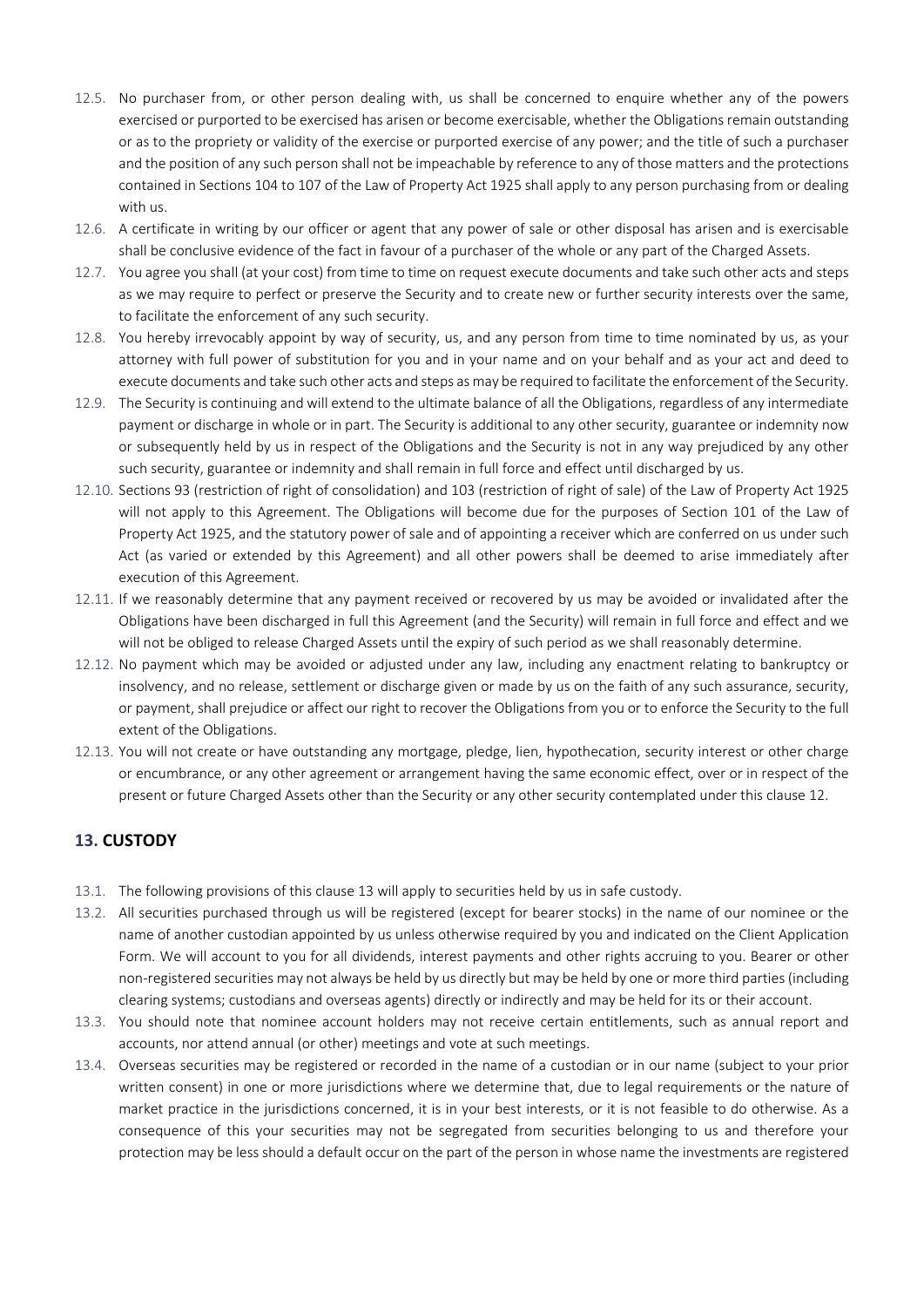or recorded. Securities belonging to you which are held overseas may be subject to different settlement, legal and regulatory requirements.

- 13.5. We are responsible for the acts of our nominee to the same extent as for our own acts. We accept no liability for the default of any other nominees, custodians or third parties.
- 13.6. Securities purchased through us may only be registered in the name of some other person whom you specify with our prior written consent. Where we consent to such an arrangement the consequences of such registration carried out in accordance with your instructions are entirely at your risk.
- 13.7. Securities registered or recorded in the name of a nominee may be pooled with those of one or more of our other Clients. Accordingly, your individual entitlements may not be identifiable by separate certificates, physical documents or entries on the register or equivalent electronic records. If there is an irreconcilable shortfall following any default or failure by the custodian responsible for pooled investments, you may not receive your full entitlement and may share in that shortfall pro-rata to your original share of the assets in the pool. When corporate events (such as partial redemptions) affect some but not all of the securities held in a pooled account we will allocate the securities so affected to particular Clients in such fair and equitable manner as we consider appropriate (which may without limitation involve pro rata allocation or an impartial lottery).
- 13.8. We will provide you with information relating to your securities held by us by sending periodic statements no less often than every 6 months. Assets will be valued in accordance with general market practice or, subject to our prior agreement, in accordance with your instructions.
- 13.9. We will collect any dividends, interest, payments or other entitlements to which you may be entitled in respect of safe custody securities and of which we are notified and will remit to you such dividends or interest as soon as possible after deduction of any taxes and duties payable or credit them to your account.
- 13.10. Provided it is practical and expedient, we will endeavour to obtain your instructions for exercising or dealing with any of the following matters in relation to your securities of which we receive notice:
	- 13.10.1. Conversion or subscription rights.
	- 13.10.2. Takeovers or other offers or capital reorganisations; and

13.10.3. Voting rights.

- 13.11. The consequences of a failure on your part to provide instructions to us by any required time once notification of an event mentioned in clause 13.11 has been sent to you are your sole responsibility. If we are unable to obtain your instructions, we will be under no obligation to take any action but may, in good faith and at our discretion and without any liability therefor, use our judgment and act as we think fit in relation to any rights and / or privileges attaching to any investments held on your behalf.
- 13.12. Where we appoint a custodian for holding your investments it may be an Associate.
- 13.13. Where you have a right to the return of any securities or other assets credited to your Account, we shall not be obliged to return the original securities or other assets delivered to us but merely to redeliver securities or other assets of the same type and nominal value and in case of securities of the same issuer.

# **14. RISKS ASSOCIATED WITH THE SERVICE**

- 14.1. All investment is subject to risk and the degree of risk is a matter of judgement and cannot be accurately predetermined.
- 14.2. Risk is determined by the ability for the investment vehicle to return the original capital at a time determined by the investor.
- 14.3. Trading in derivatives is generally regarded as involving a high degree of risk when compared with other common forms of investment such as recognised collective investment schemes and debt and equity securities.
- 14.4. We give no warranty, representation or promise as to the performance or profitability of your Account with us or your investments or any part thereof.
- 14.5. The value of investments and the income derived from them can fall as well as rise and is not guaranteed.
- 14.6. Risk of Loss and Margin Calls- Trading can result in the loss of some or all of your funds deposited. It is possible that you may lose more than your original amount invested (such excess loss, the "Shortfall") and you will be required to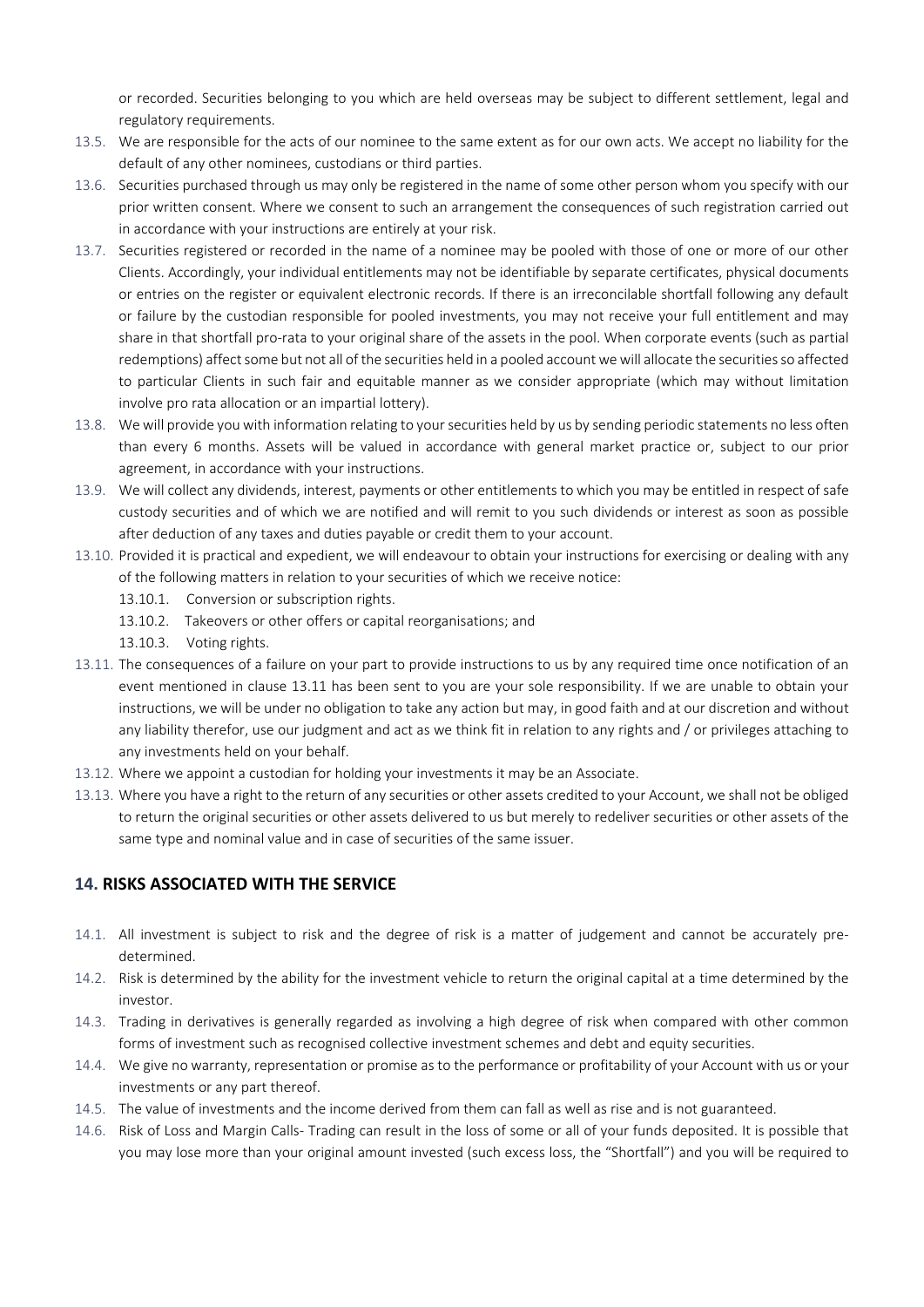repay the shortfall immediately to Alchemy Markets. The Shortfall could be a substantial amount relative to the size of your initial deposit or the equity in your account, and it could even be multiples of any such amounts.

- 14.7. Margin calls & Margin Cuts If you maintain trade positions in your trading account which exceed your Margin Limit due to adverse movements in your trading positions, you will be required to deposit additional funds immediately into your Account. If you do not do this, as soon as you hit 50% Exposure (as calculated by the Electronic Trading System), some or all of the positions will be closed, at Alchemy Markets' discretion, in order to bring your trade exposures within the Margin Limit.
- 14.8. Effect of Leverage Trading foreign exchange and contracts for difference involves the use of "leverage" or "gearing". This means that you can, with use of a small deposit, known as the "margin", place a trade controlling a substantially higher notional value. When market prices move, "leverage" has the effect of the change in the value of the trade being magnified or accelerated, relative to other forms of investment activities with which you may be familiar (e.g., when you buy shares or units in funds/ collective investment schemes). As such, small changes in the value of the underlying instruments you are trading may have a large negative impact on the value of your trading account. You may also understand this concept in theory, but there is no substitute for actually seeing how leverage works in practice to see if you are comfortable with this form of trading, which is one of the reasons why we offer a dummy account.
- 14.9. Market Risks All markets can be subject to considerable movements caused by many different factors. By way of example only, some currencies may experience significant declines against some other currencies and devaluation of any such currencies may occur subsequent to your investment in these currencies. These may include, but not limited to unexpected interest rate decisions, political or budgetary statements by competent authorities and/or governments. Consequently, prudent traders set stop losses when placing trades to limit their potential losses, but it is important to understand that stop losses are not guaranteed risk-management tools and will not work in certain situations, including, but not limited to, the following:
	- Gapping The price of an underlying instrument may move by a large amount and there may be no liquidity providers quoting prices at all within a given range around the applicable underlying instrument's spot price (just prior to the market movement) in which case your stop loss will not be filled at the requested level. If this happens, the stop loss will only be honoured on the first available closest quoted price in the market.
	- Insufficient liquidity A stop loss may not be honoured if no market quote exists in the desired amount for a requested stop loss transaction size. An example of this occurs when trying to risk manage a large position for a less liquid currency pair or if a single stock CFD transaction is large relative to the average daily volume of a given underlying stock. As stated above, your stop loss will not be filled at the requested level. If this happens, the stop loss will be honoured on the first available quoted price in the market.
- 14.10. Execution and Liquidity Risks It is possible for your market order to be rejected. This could occur for the following reasons including, without limitation, due to system latency (the speed of trade execution), volatile market conditions/insufficient liquidity; incorrect order placing by you; slippage in excess of your prescribed limits or other forces outside of Alchemy Markets' control (see Force Majeure).Limit orders may be affected by liquidity conditions relative to the size of your order and those other orders placed at a given price which may result of them not being filled. Stop orders may be gapped and filled at the first available market price, thereby reducing their effectiveness from time to time.
- 14.11. Credit and Systemic Risks Alchemy Markets transacts with third party banking institutions to hold client money and also deposits client margin with our liquidity counterparties, so as to be able to execute transactions on your behalf. The insolvency of any of these third- party entities may cause the insolvency of Alchemy Markets and may delay the return of money to you.
- 14.12. Risk Management Changes Alchemy Markets may be required at any time and without notice to amend the terms on which certain instruments may be traded or traded at all to protect the firm against overconcentration of risk. For example, initial or variation margin may be increased, certain underlying instruments may become prohibited, or your account's Margin Limit may be increased. When this happens, clients will be notified by email and this may result in you being required to close some or all of your open positions, possibly at a loss.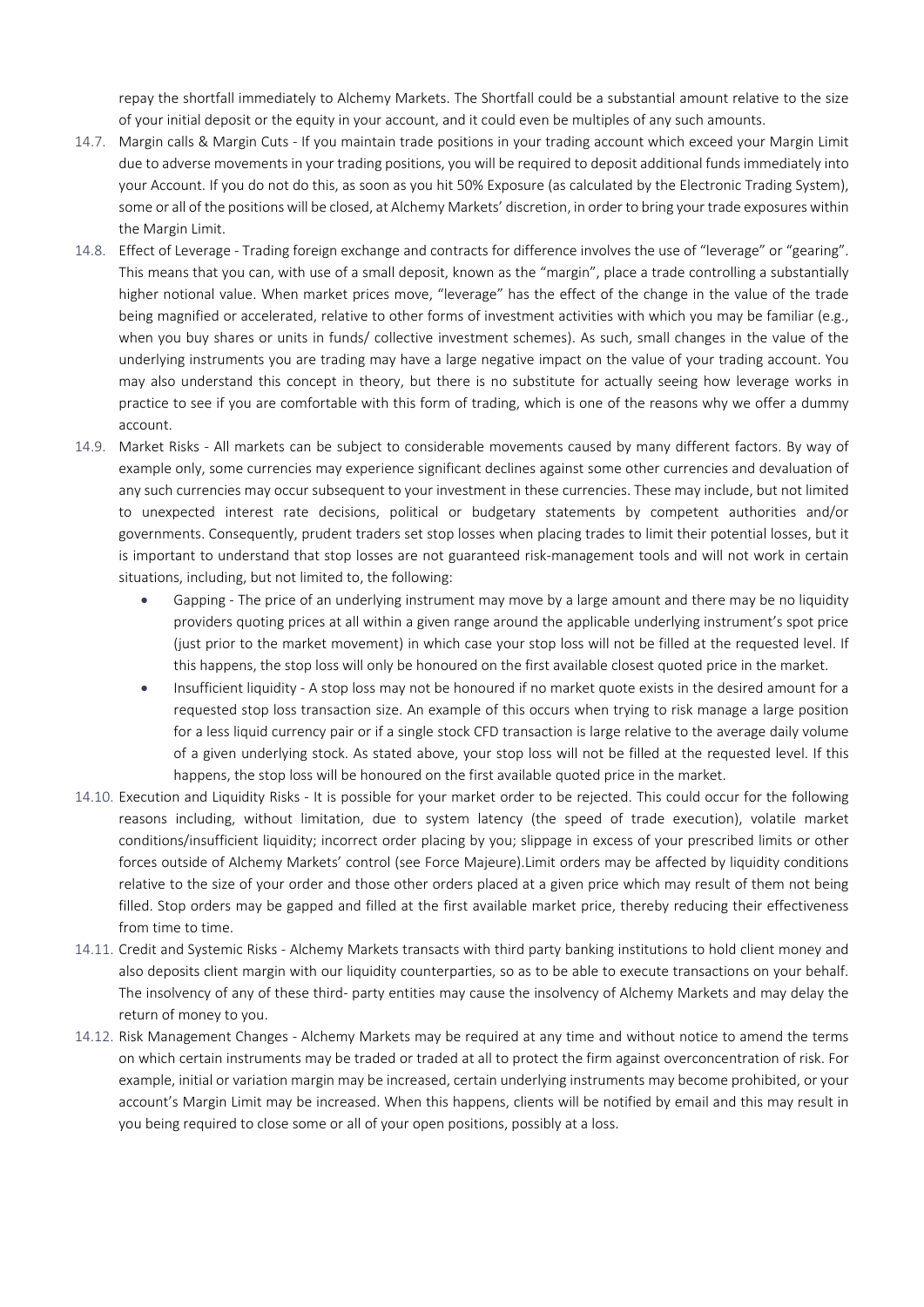- 14.13. Regulatory Risk Competent authorities may prohibit certain transactions outright or otherwise bans on specific trade positions, including, without limitation, bans on short-selling of financial stocks, government bonds and CFDs. Regulatory bodies may also exercise their statutory discretion to compel the firm to cease trading which will result in your positions being closed or alternatively, you and/or the firm may be prevented from closing or risk managing your positions, or the firm may even be prevented from notifying you that such events have taken place for a given period of time. You are likely to suffer loss in any of these situations.
- 14.14. Competent authorities may also impose increasingly onerous compliance and reporting obligations, licensing fee, regulatory capital or other operational requirements on the firm which may, in severe circumstances, result in the firm ceasing to trade. Alchemy Markets takes a prudent approach to its liquidity and capital requirements to mitigate this risk.
- 14.15. Risk and Force Majeure If Alchemy Markets' own technology or that of its liquidity counterparty or any third-party infrastructure on which its operations are dependent, including, without limitation, its data centre servers or commercial broadband as well as back- up providers or systems for essential infrastructure, suffers a fault for whatever reason, you may suffer loss as a result. The firm will answer any complaint raised through its complaints handling procedure and as a consequence may be liable to compensate the affected clients.
- 14.16. If an extraordinary event outside the control the firm occurs, known as an Act of God or force majeure event, which includes, without limitation, war, strike, riot, crime, hurricane, flooding, earthquake, volcanic eruption, which prevents the firm from fulfilling its contractual obligations to you (each, a "Force Majeure Event"), your positions may be closed or may be unable to be managed for a period of time. You may suffer loss as a result of a Force Event occurring.

# **15. CONFLICTS OF INTEREST AND DISCLOSURES**

- 15.1. In relation to any transaction we execute or arrange with or for you, we may have an interest, relationship, arrangement, or duty which is material or which gives or may give rise to a conflict of interest with your interest(s) in relation to the investment or transaction concerned or investments or assets underlying, derived from or otherwise directly or indirectly related to such investments (a 'material interest'). We will take reasonable steps to ensure fair treatment for you in relation to any such transactions.
- 15.2. A material interest may include but is not limited to:
	- 15.2.1. Us dealing as principal for our own account by selling the investment concerned to you or buying it from you, or otherwise having a holding or dealing position in the investment concerned or an associated investment.
	- 15.2.2. Providing services similar to the Services provided to you to other clients.
	- 15.2.3. Any of our employees being a director of, holding or dealing in investments of or otherwise being interested in any company whose investments are held or dealt in on your behalf.
	- 15.2.4. Being in receipt of instructions from another client to buy or sell the same derivatives contracts, underlying assets, or other investments.
	- 15.2.5. Matching your transaction with that of another Client by acting on his behalf as well as yours where we are acting or seeking to act as agent for (and to receive and retain commission or other charges from) both parties.
	- 15.2.6. Receiving payments or other benefits for giving business to a firm with or through which your order is placed or executed.
	- 15.2.7. Providing or having provided venture capital and to the company whose securities are the subject of the transaction.
- 15.3. We shall be entitled to provide services to you or enter into a transaction for or with you or retain your investments or act as your agents or provide any other service notwithstanding any such material interest and shall not be under a duty to disclose to you any profit arising therefrom without further reference to you. However, in such cases we may in our absolute discretion decline to carry out a transaction for or with you.
- 15.4. Before publishing research findings, we may have acted upon it or made use of information on which it is based. Recommendations and comment in research publications may be affected by subsequent changes in market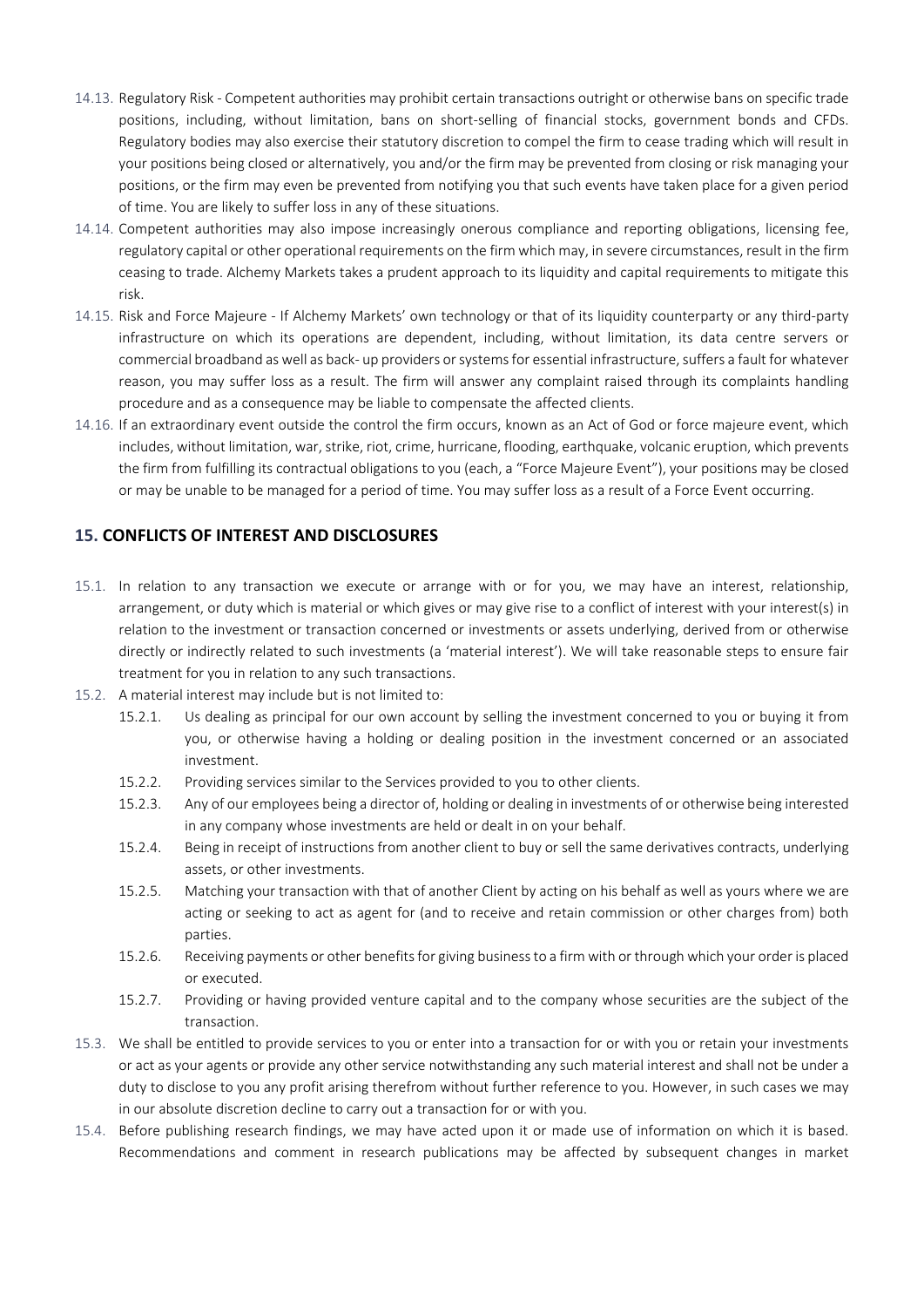conditions, particularly in share prices. Unless expressly acknowledged by us in writing, these publications are not personalised or tailored in any way to your individual circumstances.

15.5. Any recommendations made will not necessarily be suitable for you and should not be treated as a recommendation to you to engage in a particular strategy or course of action.

### **16. CHARGES**

- 16.1. Alchemy Markets is compensated for its services through a spread, mark-up, or mark-down charged on: (i) its dealing rates to Counterparty/Client (both contract entry and termination); (ii) currency conversion; and (iii) rolling a contract. Alchemy Markets and Counterparty/Client may also agree that Alchemy Markets will be paid a commission as compensation for its services in lieu of or concurrently with the spread charged on its dealing rates. Alchemy Markets will likely pass on any charges for incidental banking-related fees such as wire charges for deposits/withdrawals and returned cheque fees and inactivity fees. Counterparty/Client will pay all special service charges as Alchemy Markets may from time-to-time charge to the FX Account, and all other charges (including, without limitation, cross-currency overnight interest debits, mark-ups and mark-downs, statement charges, idle account charges, Order cancellation charges, account transfer charges and other charges) and fees (including, without limitation, fees imposed by any bank) arising hereunder. Alchemy Markets may at any time increase or decrease the charges and/or fees payable hereunder without notice. All such charges payable to Alchemy Markets by Counterparty/Client will be paid by Counterparty/Client as they are incurred, or as Alchemy Markets in its sole and absolute discretion may determine, and Counterparty/Client hereby expressly authorises Alchemy Markets to withdraw the amount of any such charges, and, if applicable, commissions, directly from the FX Account. In the event that the deposits and/or credit balances in the FX Account are insufficient to cover such charges, the unpaid balance of such charges will automatically become a debit balance in the FX Account, to the extent of such non-coverage.
- 16.2. You will be responsible for the payment of any commissions, transfer fees, registration fees, taxes, duties and other fiscal liabilities and all other liabilities and costs properly payable or incurred by us under this Agreement.
- 16.3. You will pay our charges, details of which were set out during the account opening process and may be amended from time to time. Charges will be recorded and indicated on confirmations and monthly statements. Any charges paid by you may be shared with one or more third parties. The specific details of any such arrangement applicable to your trading account are available on written/emailed request.

#### **17. LIABILITY AND INDEMNITY**

- 17.1. We shall not be liable for any breach of obligation or default of any counterparty, intermediate broker, bank, custodian, and sub- custodian, market or market operator, exchange, clearing house, depositary or other third party with whom you do business.
- 17.2. We will not be liable for loss suffered by you in connection with the Services unless such loss directly arises from our negligence, wilful default, or fraud.
- 17.3. You will pay us on demand all commissions and other charges due to us, premiums on any option purchased on your instructions, such sums as we may at any time require in or towards satisfaction of any debit balance on your Account or any account comprised therein, and the amount of any trading loss that may result from any transaction hereunder, interest and service charges due to us on the Account and our reasonable costs and legal fees incurred in collecting any such amounts. All payments shall be made in same day (or immediately available) and freely transferable funds in such currency and to such bank as we may from time to time specify.
- 17.4. You undertake to keep us, and our employees fully and effectively indemnified against all costs, charges, liabilities and expenses whatsoever incurred by us and them pursuant to or in connection with the Services unless due to our or their negligence, wilful default or fraud.

#### **18. CLIENT WARRANTIES**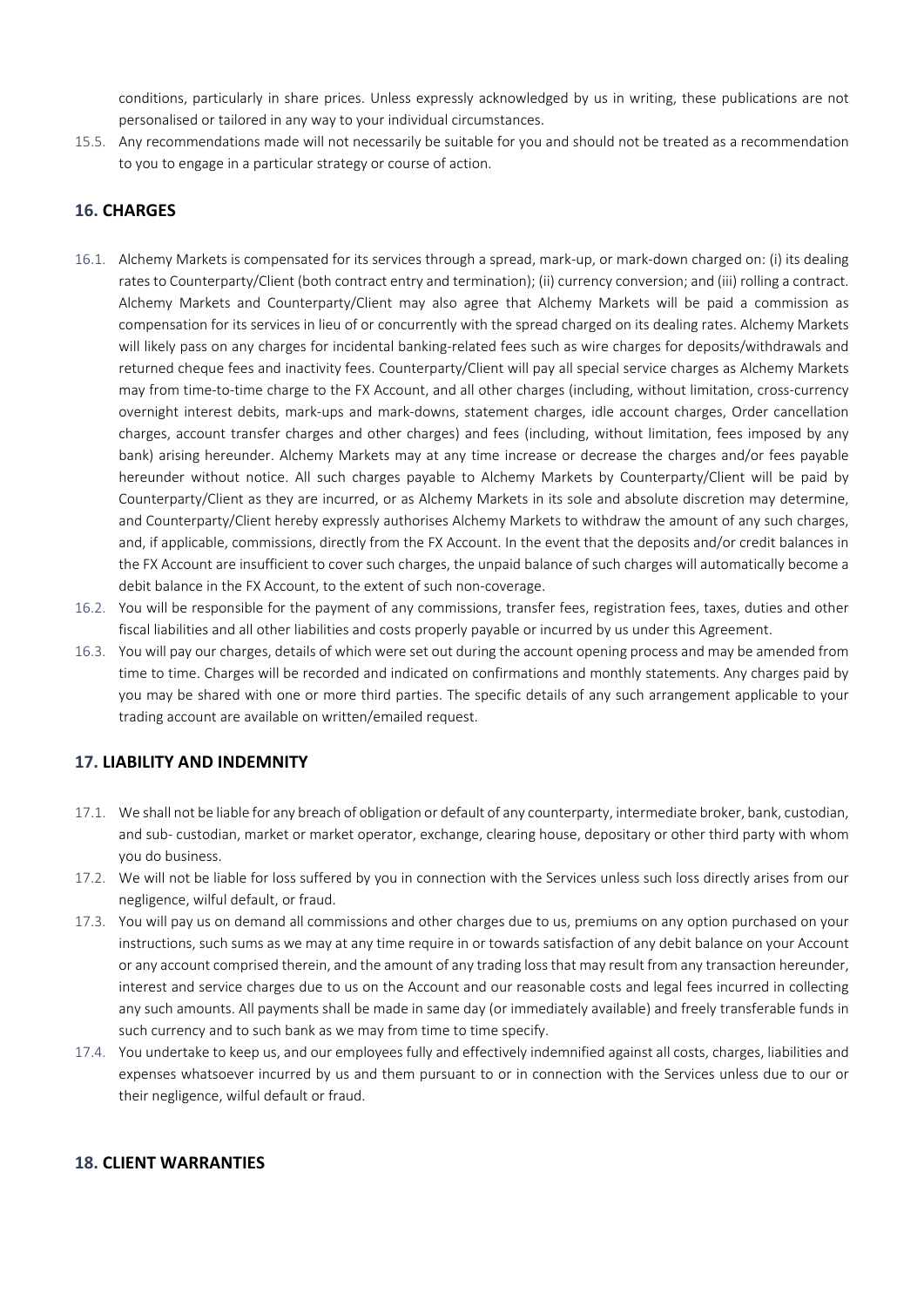- 18.1. You hereby represent and warrant (which representations and warranties shall be deemed to be repeated by you on each date on which a transaction is entered into under this Agreement) that:
	- 18.1.1. You have full power and authority to execute and deliver this Agreement, each transaction and any other documentation relating thereto, and to perform your obligations under this Agreement and each transaction and have taken all necessary action to authorise such execution, delivery, and performance.
	- 18.1.2. Any such execution, delivery and performance will not violate or conflict with any law applicable to you, any provision of any constitutional documents or any charge, trust deed, contract or other instrument or any contractual restrictions applicable to,
	- 18.1.3. binding on or affecting you or any of your assets or oblige you to create any lien, security interest or encumbrance.
	- 18.1.4. All governmental, regulatory, and other consents that are required to have been obtained by you in relation to this Agreement have been so obtained and are in full force and effect and all conditions of any such consents have been complied with.
	- 18.1.5. Your obligations under this Agreement constitute your legal, valid, and binding obligations, enforceable in accordance with their respective terms.
	- 18.1.6. You will comply with all laws, rules, regulations and disclosure requirements of any relevant jurisdiction, exchange, market, or regulatory authority which apply in respect of us, you or your investments from time to time.
	- 18.1.7. You will promptly give (or procure to be given) to us such information and assistance as we may reasonably require, to enable us to assist or achieve compliance with any of the obligations mentioned in 19.1.4 in relation to your Account or the Services.
	- 18.1.8. Where we provide you with an execution-only service you have the capacity to evaluate and understand the terms, condition, and risks of each transaction (whether or not recommended by us) entered into hereunder and you are willing and able to accept those terms and conditions and to assume (financially and otherwise) those risks.
	- 18.1.9. You are acting as principal in entering into this Agreement and each transaction hereunder.
	- 18.1.10. Where an Event of Default occurs, you will give us notice as soon as you become aware of such occurrence; and
	- 18.1.11. You will not pay to or provide us with any Assets which are subject to any security or lien other than the Security and liens created in our favour or otherwise contemplated under clause 12 and will not charge, assign or otherwise dispose of or create any interest in any of your rights or interest in any transaction or in any sum or other payment or assets held by us on your behalf.

# **19. DELEGATION AND USE OF AGENTS**

19.1. Without prejudice to the powers and terms of delegation specified in clauses 7.5 (intermediate brokers) and 13 (custodians) we may delegate any of our functions in respect of the Services to an Associate of ours and provide information about you and the Services to any such Associate on such terms as we may determine without your further consent but our liability to you for all matters so delegated shall not be affected thereby. We will act in good faith and with due diligence in our choice and use of such agents.

# **20. ASSIGNMENT AND THIRD-PARTY RIGHTS**

20.1. This Agreement is personal to you and shall not be capable of assignment by you or of being transferred by you. We may, on giving one month's notice to you, appoint any appropriate Associate to provide the Services in our place and shall then transfer to such appointee all of our rights and obligations under this Agreement.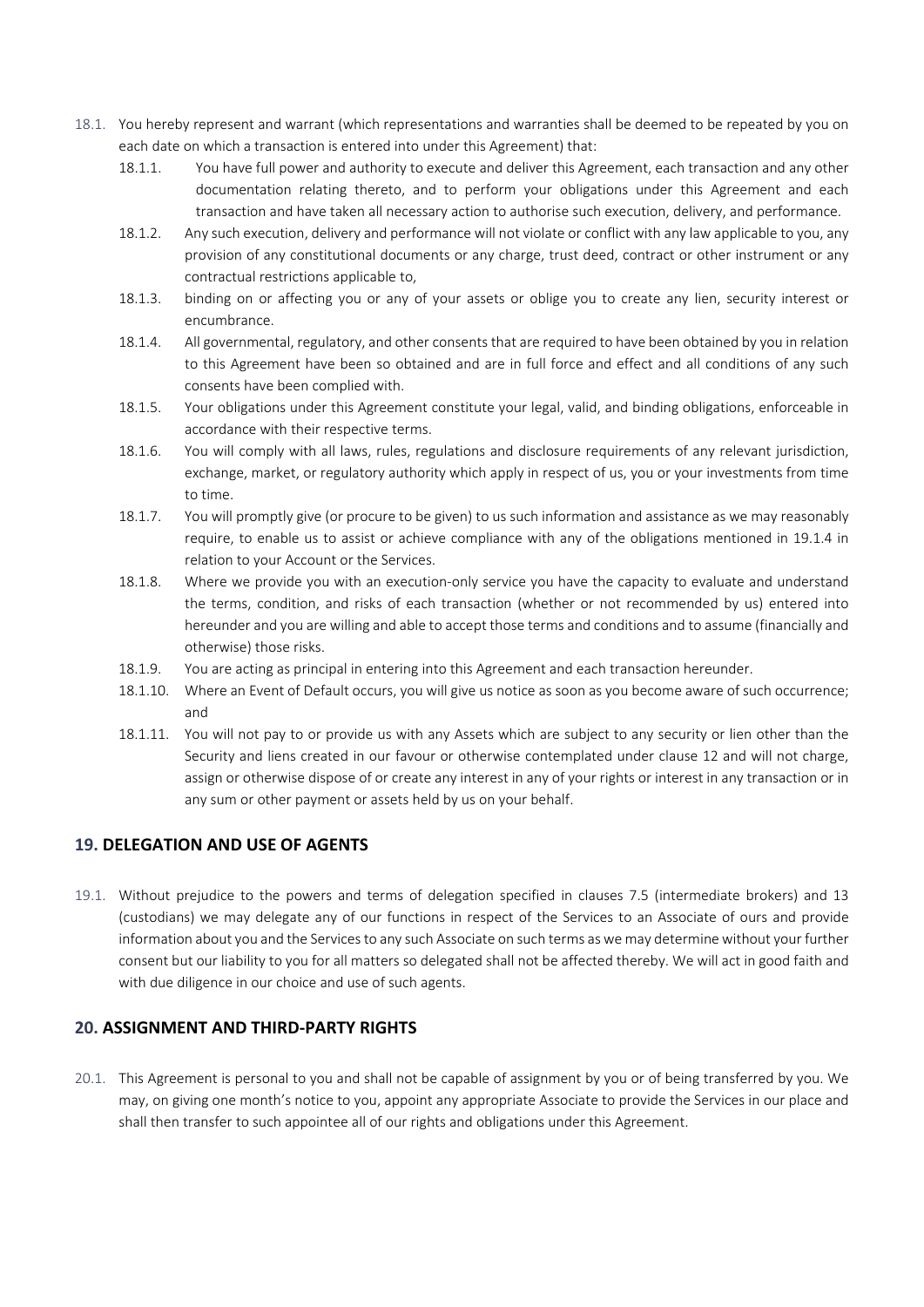20.2. A person who is not a party to this Agreement may not enforce any of its terms under the Contracts (Rights of Third Parties) Act 2000, but this does not affect any right or remedy of a third party which exists or is available other than under such Act.

## **21. COMPLAINTS AND COMPENSATION**

21.1. All formal complaints should in the first instance be made in writing to us for the attention of the Compliance Officer, at our stated address. Complaints will be dealt with in accordance with the Financial services Authority Rules.

## **22. NOTICES, INSTRUCTIONS AND OTHER COMMUNICATIONS**

- 22.1. Without prejudice to the provisions of clauses 5 and 6 relating to the giving of dealing and similar instructions, any notification given to us under this Agreement shall be in writing and sent to our stated address or such other address as may be notified by us to you and such notice to us shall take effect upon its actual receipt by us.
- 22.2. All written communications by us to you under this Agreement may be sent to the last postal/email address notified to us by you.
- 22.3. We will record telephone conversations with you without the use of a warning notification and may use the recordings as evidence in the event of a dispute.

### **23. AMENDMENTS**

23.1. Any amendment to this Agreement shall be posted to the website and shall take effect immediately unless a future date has been specified. Any amendment proposed by you shall take effect when accepted in writing by us.

### **24. TERMINATION**

- 24.1. Either party may terminate this Agreement at any time by written notice to the other to take effect immediately or on such date as may be specified in such notice.
- 24.2. Termination of this Agreement pursuant to clause 24.1 shall be:
	- 24.2.1. Without prejudice to the completion of any transaction or transactions already initiated and any transaction or all transactions outstanding at the time of termination will be settled and delivery made.
	- 24.2.2. Without prejudice to and shall not affect any accrued rights, or outstanding Obligations or any contractual provision intended to survive termination (including without limitation rights existing in our favour on an Event of Default, the Security, and any indemnity in our favour); and
	- 24.2.3. Without penalty or other additional payment save that you will pay:
		- 24.2.3.1. Our outstanding fees and charges pro-rated where appropriate to the date of termination.
		- 24.2.3.2. Any expenses incurred by us in the provision of the Services or under this Agreement payable by you.
		- 24.2.3.3. Any additional expenses incurred by us in terminating this Agreement.
		- 24.2.3.4. Any losses necessarily realised in settling or concluding outstanding obligations; and
		- 24.2.3.5. Any other outstanding Obligations.

## **25. INACTIVE ACCOUNTS:**

- 25.1. Should your account remain dormant for a period of six [6] months, Alchemy Markets reserve the right to close the account.
- 25.2. ALCHEMY MARKETS will notify you in writing of the account closure. An email to the email address provided at the time of application will suffice for this purpose.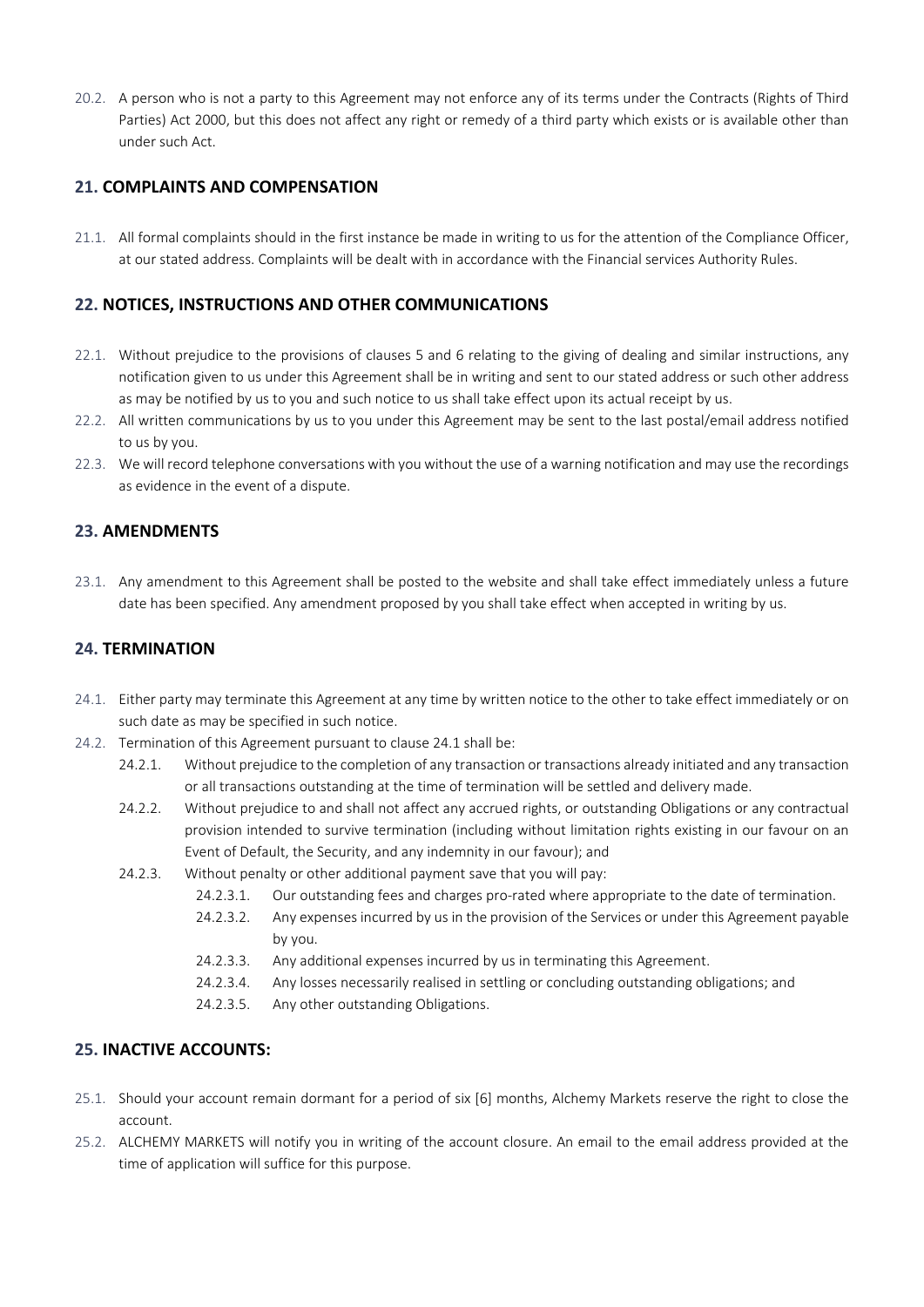- 25.3. Should there be a residual balance on the closed account of US\$25.00 or less, or any local currency equivalent, ALCHEMY MARKETS reserve the right to use these funds to meet any banking costs incurred during the closure of the account.
- 25.4. Should there be a residual balance on the closed account greater than US\$25.00, or any local currency equivalent, ALCHEMY MARKETS will transfer such funds back to the latest advised and verified suitably appropriate bank account on your records, advised to ALCHEMY MARKETS during the normal operation of the account. With regard to Clause 24.3.3 above, ALCHEMY MARKETS reserve the right to deduct banking charges incurred as is normal practice for transactions from any residual balance on the closed account greater than US\$25.00, or any local currency equivalent.
- 25.5. We do not accept any liability for you failing to keep us updated with your account details.

# **26. CONFIDENTIALITY**

- 26.1. We shall be under no duty to disclose to you or in making any decision or taking any action in connection with the provision of the Services to take into account any information or other matters which come to our notice or the notice of any of our employees, officers, directors, agents or Associates:
	- 26.1.1. Where this would, or we reasonably believe that it would be a breach of any duty of fidelity or confidence to any other person; or
	- 26.1.2. Which comes to the notice of an employee, officer director, agent, or Associate of ours, but does not come to the actual notice of the account executive or other individual providing you with the Service in question.
- 26.2. The parties to this Agreement will at all times keep confidential any information of a confidential nature acquired in connection with this Agreement or the Services, except for information which they are bound to disclose under compulsion of law or by request of regulatory agencies or to their professional advisers or in our case in the proper performance of the Services.
- 26.3. We will act as data controller (and in certain circumstances, data processor) within the meaning of the General Data Protection Regulation. You hereby consent to the processing and use by us and our agents and Associates of personal data (as defined in the General Data Protection Regulation) given by you under this Agreement for the provision of the Services. Such data may also be used by us and our agents and Associates to update Client records and to advise you of other products and services unless you have indicated otherwise in the Client Application Form.

# **27. FORCE MAJEURE**

27.1. Whilst we will endeavour to comply with our obligations in a timely manner, we will incur no liability whatsoever for any partial or non- performance of our obligations by reason of any cause beyond our reasonable control including but not limited to any communications, systems or computer failure, market default, suspension, failure or closure, or the imposition or change (including a change of interpretation) of any law or governmental or regulatory requirement and we shall not be held liable for any loss you may incur as a result thereof.

## **28. JOINT ACCOUNTS**

- 28.1. This section applies only where you consist of more than one person such as joint account holders, trustees, or personal representatives.
- 28.2. You shall be jointly and severally liable for the obligations of all and any of you under this Agreement or in any other dealings between you and us.
- 28.3. Unless and until we receive written notice signed by all of you withdrawing or varying the same, so as to limit such authority to a specific named individual:
	- 28.3.1. Each joint holder will have authority on behalf of all the joint holders to deal with us as fully and completely as if it were the sole owner of the account without any notice to the other joint holders.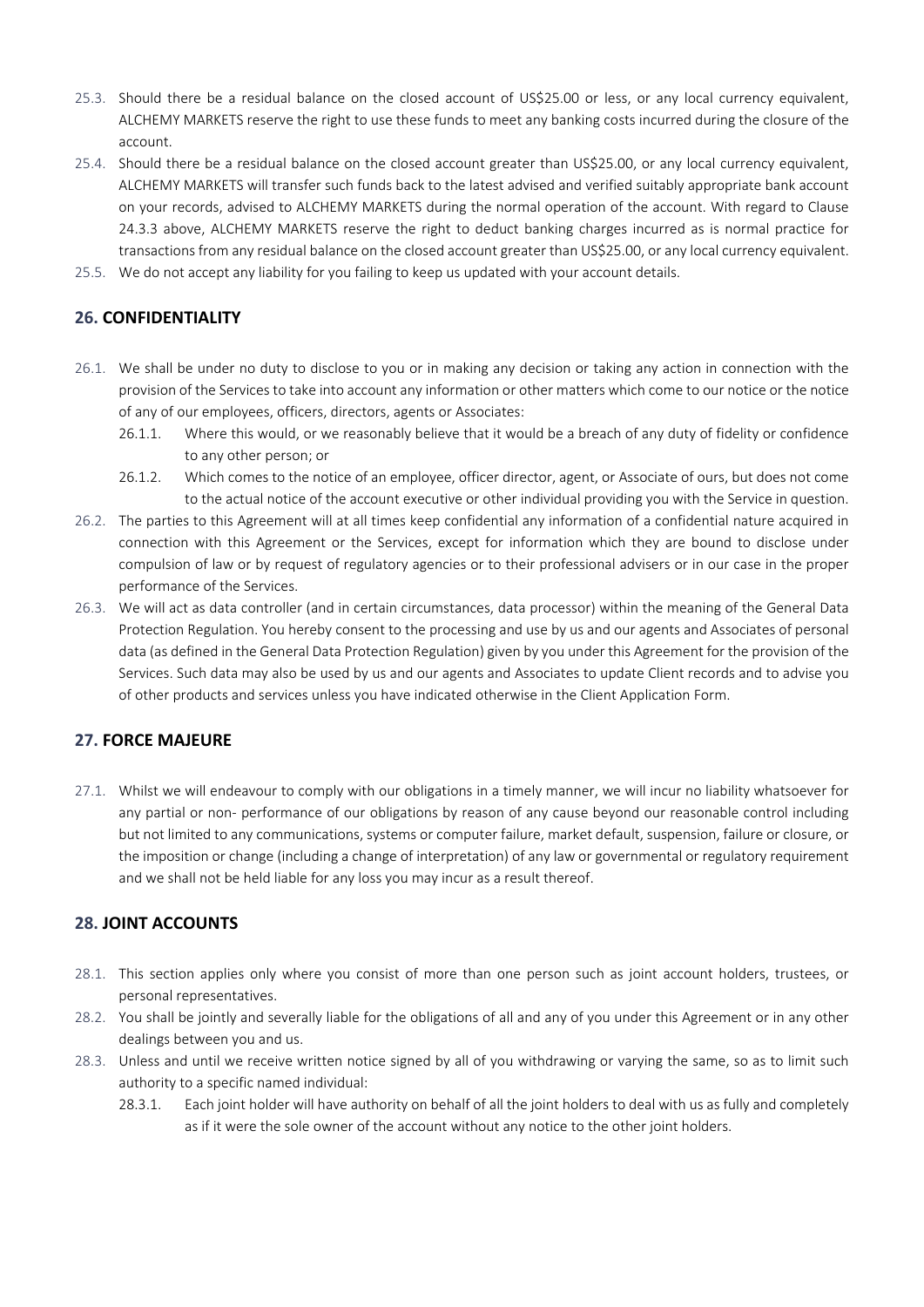- 28.3.2. Any of the joint holders may give us an effective and final discharge in respect of any of their obligations; and
- 28.3.3. Any notice or communication given to one joint holder shall be deemed to be given to all.
- 28.4. On the death of any of you, our Agreement will not terminate but remain binding on the other person(s) constituting our client and we may treat such survivor(s) as the only person's party to this Agreement with us.
- 28.5. Where you are trustees of a trust or personal representative of an estate, you undertake to give us notice forthwith of any change in trustees or personal representatives.
- 28.6. Where you are trustees of a trust, you undertake to supply us with copies of any documents now existing (or hereafter executed) limiting, extending, or varying the powers of the trustees or amending the objects of the trust and any other documents or information we may reasonably require in connection therewith.
- 28.7. Notwithstanding the foregoing we reserve the right at our sole discretion:
	- 28.7.1. To require joint instructions from some or all of the joint holders before taking any action under this Agreement; and
	- 28.7.2. If we receive instructions from a joint holder which in our opinion conflict or are inconsistent with other instructions, advise one or more joint holders of such conflict or inconsistency and / or take no action on any such instructions until we receive further instructions satisfactory to us.

### **29. MISCELLANEOUS**

- 29.1. Our appointment under this Agreement is given by you on behalf of your successors in title as well as yourself. Accordingly, if you as an individual should die and are not one of a number of joint holders as contemplated in the previous clause, this Agreement will continue in effect until terminated by us or your personal representatives in accordance with previous sections of this agreement. We may (but prior to any grant of representation are not bound to) act on the instructions of your personal representatives.
- 29.2. This Agreement supersedes any previous agreement between the parties relating to the subject matter of this Agreement.
- 29.3. Each of the parties shall execute all deeds or documents (including any power of attorney) and do all such other things that may be required from time to time for the purpose of giving effect to this Agreement and the transactions contemplated hereby.
- 29.4. Each of the parties acknowledges and agrees that in entering into this Agreement, and the documents referred to in it, it does not rely on, and shall have no remedy in respect of, any statement, representation, warranty or understanding (whether negligently or innocently made) of any person (whether party to this Agreement or not) other than as expressly set out in this Agreement.
- 29.5. Nothing in this Agreement (or any of the arrangements contemplated hereby) shall be deemed to create a partnership between the parties.
- 29.6. Each of the parties shall pay the costs and expenses incurred by it in connection with negotiating and entering into this Agreement.
- 29.7. No failure to exercise or delay in exercising any right or remedy under this Agreement shall constitute a waiver thereof and no single or partial exercise of any right or remedy under this Agreement shall preclude or restrict any further exercise of such right or remedy. The rights and remedies contained in this Agreement are cumulative and not exclusive of any rights and remedies provided by law.
- 29.8. You agree to pay any amount payable in respect of any transaction executed with or through us on the due date regardless of any right of equity, set-off or counterclaim which you may have or allege against any of us or any Associate of ours or other person connected with us.
- 29.9. If any term or provision in this Agreement shall in whole or in part be held to any extent to be illegal or unenforceable under any enactment or rule of law that term or provision or part shall to that extent be deemed not to form part of this Agreement and the enforceability of the remainder of this Agreement shall not be affected thereby.
- 29.10. This Agreement shall be governed by and construed in accordance with Seychelles law, and the parties irrevocably submit to the non-exclusive jurisdiction of the courts of Seychelles.